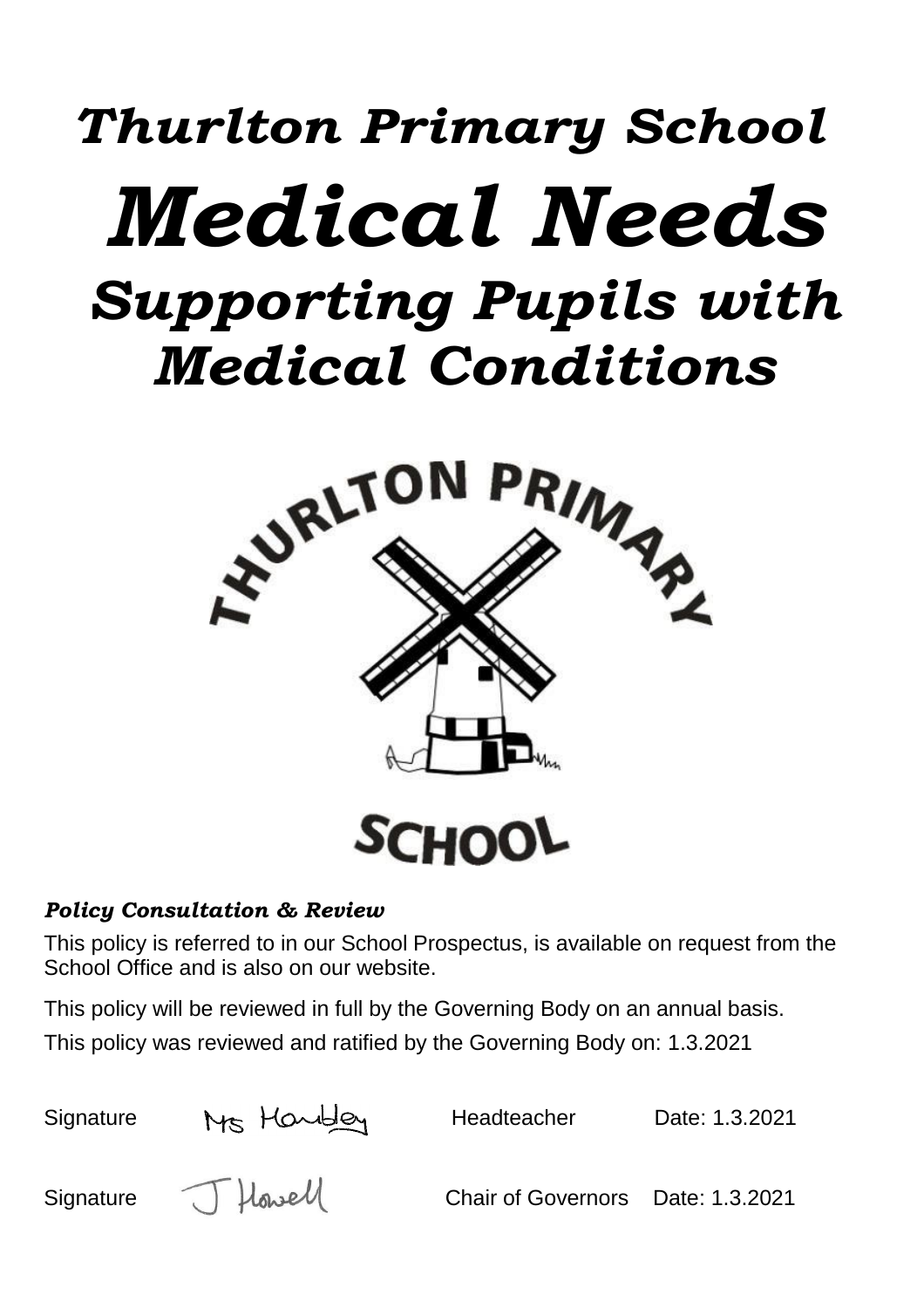Thurlton Primary School is an inclusive community that welcomes and supports pupils with medical conditions and/or disabilities. It is a school that endeavours to provide the same opportunities to pupils with medical conditions as to all others, and where a positive and caring approach to such pupils' needs is strongly promoted by all staff.

At Thurlton Primary we will help to ensure that children with medical conditions can:

- Be healthy;
- Stay safe;
- Enjoy and achieve.

School leadership ensures that all staff understand their duty of care to pupils and in particular, staff understand that duty in the event of an emergency and know what to do when one occurs.

The school aims to manage and understand all its pupils' medical conditions to the best of its ability, knowing that some are potentially life threatening. It understands the importance of medication and care as directed by healthcare professionals and by Parents/Carers. All relevant staff regularly receive training on the impact that medical conditions can have on our pupils.

# *AIMS*

This policy aims to ensure that:

- Pupils, staff and parents understand how our school will support pupils with medical conditions
- Pupils with medical conditions are properly supported to allow them to access the same education as other pupils, including school trips and sporting activities

The Governing Body will implement this policy by:

- Making sure sufficient staff are suitably trained
- Making staff aware of pupils' conditions, where appropriate
- Making sure there are cover arrangements to ensure someone is always available to support pupils with medical conditions
- Providing supply teachers with appropriate information about the policy and relevant pupils
- Developing and monitoring individual healthcare plans (IHPs)

# *ROLES AND RESPONSIBILITIES*

#### *THE GOVERNING BODY (LGB)*

The LGB has ultimate responsibility to make arrangements to support pupils with medical conditions. The LGB will ensure that sufficient staff have received suitable training and are competent before they are responsible for supporting children with medical conditions.

# *THE HEADTEACHER*

The Headteacher will:

- Make sure all staff are aware of this policy and understand their role in its implementation
- Ensure that there is a sufficient number of trained staff available to implement this policy and deliver against all individual healthcare plans (IHPs), including in contingency and emergency situations
- Ensure that all staff who need to know are aware of a pupil's condition
- Take overall responsibility for the development of IHPs
- Make sure that school staff are appropriately insured and aware that they are insured to support pupils in this way
- Contact the school nursing service in the case of any pupil who has a medical condition that may require support at school but who has not yet been brought to the attention of the school nurse
- Ensure that systems are in place for obtaining information about a pupil's medical needs and that this information is kept up to date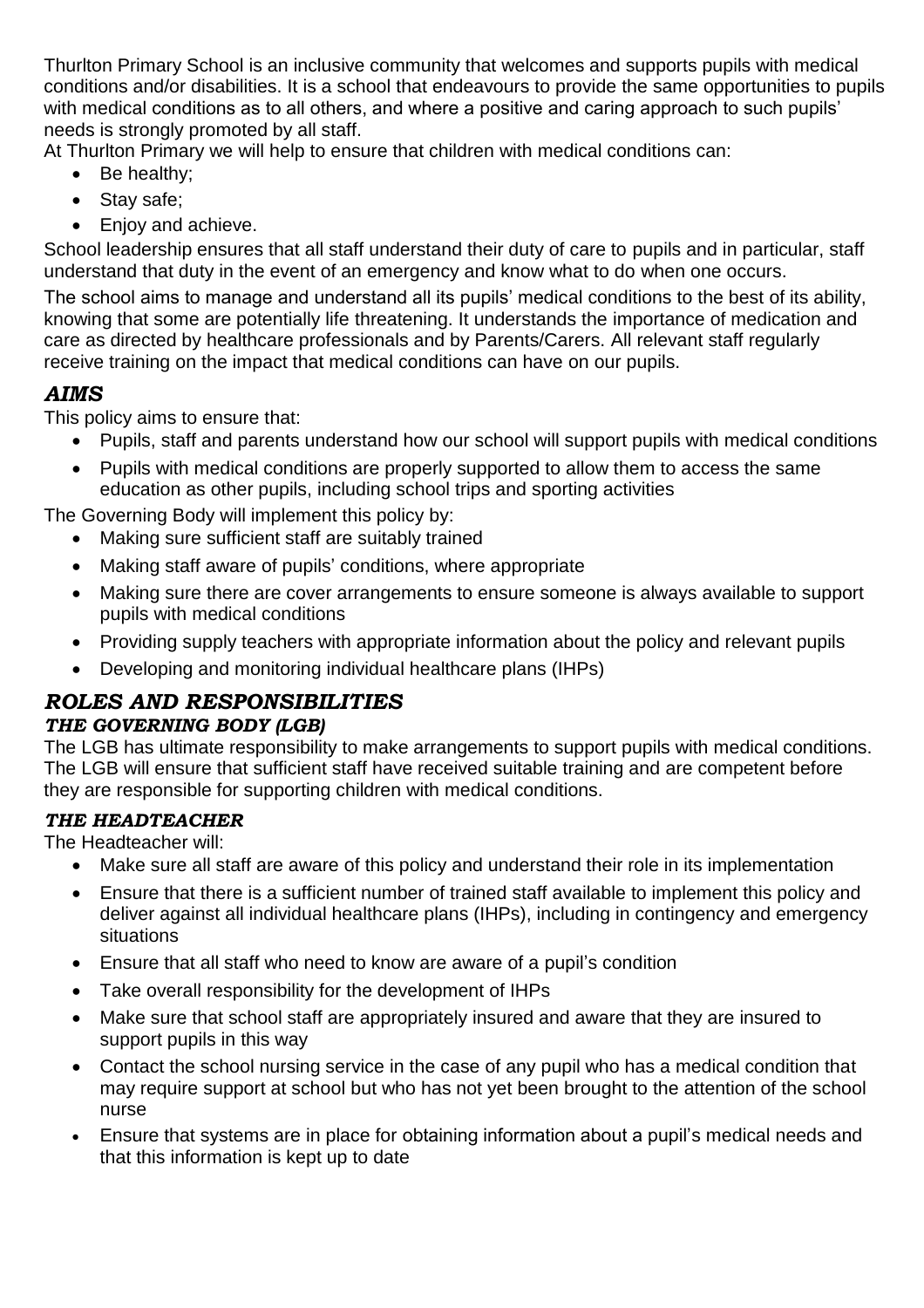#### *STAFF*

Supporting pupils with medical conditions during school hours is not the sole responsibility of one person. Any member of staff may be asked to provide support to pupils with medical conditions, although they will not be required to do so. This includes the administration of medicines.

Those staff who take on the responsibility to support pupils with medical conditions will receive sufficient and suitable training and will achieve the necessary level of competency before doing so. Teachers will take into account the needs of pupils with medical conditions that they teach. All staff will know what to do and respond accordingly when they become aware that a pupil with a medical condition needs help.

#### *PARENTS/CARERS*

Parents/Carers will:

- Provide the school with sufficient and up-to-date information about their child's medical needs
- Be involved in the development and review of their child's IHP and may be involved in its drafting
- Carry out any action they have agreed to as part of the implementation of the IHP, e.g. provide medicines and equipment, and ensure they or another nominated adult are contactable at all times

#### *PUPILS*

Pupils with medical conditions will often be best placed to provide information about how their condition affects them. Pupils should be fully involved in discussions about their medical support needs and contribute as much as possible to the development of their IHPs. They are also expected to comply with their IHPs.

#### *SCHOOL NURSES AND OTHER HEALTHCARE PROFESSIONALS*

The School Nursing Service will notify the school when a pupil has been identified as having a medical condition that will require support in school. This will be before the pupil starts school, wherever possible. They may also support staff to implement a child's IHP.

Healthcare professionals, such as GPs and pediatricians will liaise with the school's nurses and notify them of any pupils identified as having a medical condition. They may also provide advice on developing IHPs.

#### *EQUAL OPPORTUNITIES*

Thurlton Primary is clear about the need to actively support pupils with medical conditions to participate in school trips, visits or in sporting activities and not prevent them from doing so.

We will consider what reasonable adjustments need to be made to enable these pupils to participate fully and safely on school trips, visits and sporting activities.

Risk assessments will be carried out so that planning arrangements take account of any steps needed to ensure that pupils with medical conditions are included. In doing so pupils, their Parents/Carers and any relevant healthcare professionals will be consulted.

#### *OUR PRINCIPLES OF INCLUSIVITY*

Thurlton Primary School is welcoming and supportive of pupils with medical conditions and endeavours to provide them with the same opportunities and access to activities (both school-based and out-ofschool) as other pupils. No child will be denied admission or prevented from taking up a place in this school because reasonable adjustments for their medical condition have not been made.

We will listen to the views of Parents/Carers and pupils, ensuring that pupils with medical conditions feel safe at school and confident in receiving an appropriate level of care that meets their medical needs.

*However, in line with safeguarding duties, we must ensure that pupils' health is not put at unnecessary risk from, for example, infectious diseases. The school therefore does not have to accept a pupil in school at times where it would be detrimental to the health or educational wellbeing of that pupil or others to do so.*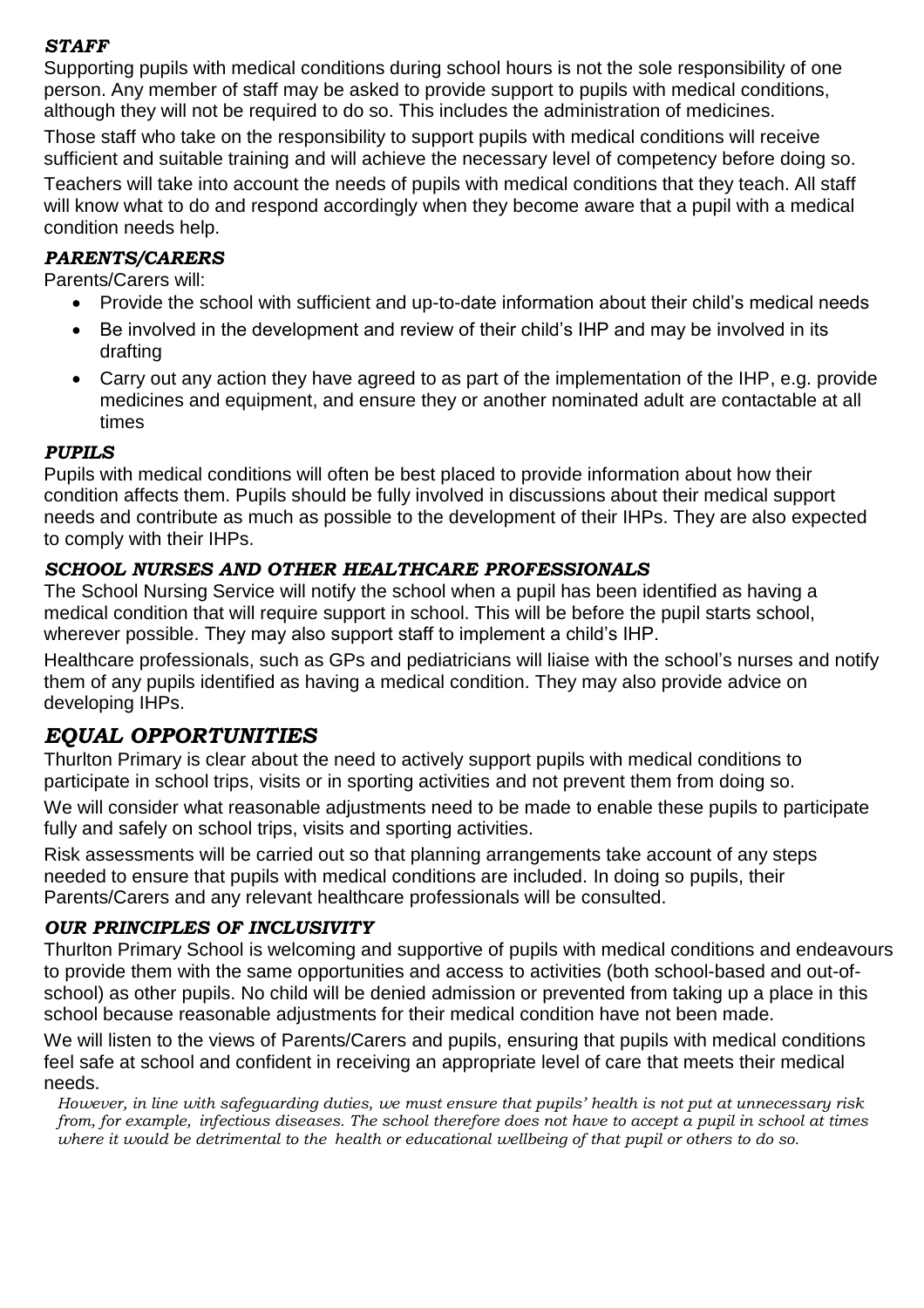# *BEING NOTIFIED THAT A CHILD HAS A MEDICAL CONDITION*

When the school is notified that a pupil has a medical condition the process outlined below will be followed to decide whether the pupil requires an IHP.

The school will make every effort to ensure that arrangements are put into place within 2 weeks or by the beginning of the relevant term for pupils who are new to our school. (See *Appendix 1*).

# *INDIVIDUAL HEALTHCARE PLANS (IHP's)*

The school ensures that pupils with medical conditions can participate fully in all aspects of the curriculum and ensures that appropriate adjustments and extra support are provided for such children. We understand that all children with the same medical condition will not have the same needs.The Headteacher has overall responsibility for the development of IHPs for pupils with medical conditions. Plans will be reviewed at least annually, or earlier if there is evidence that the pupil's needs have changed.

Plans will be developed with the pupil's best interests in mind and will set out:

- What needs to be done
- When
- By whom

Not all pupils with a medical condition will require an IHP. It will be agreed with a healthcare professional and the Parents/Carers when an IHP would be inappropriate or disproportionate. This will be based on evidence. If there is no consensus, the Headteacher will make the final decision. We recognise that the duties on schools in the Children and Families Act (2014) and the Equality Act (2010) relating to children with disabilities and/or medical conditions are anticipatory. This means that we must try to foresee likely obstacles relating to medical conditions/disabilities and make plans for individual children so that they are not excluded or otherwise treated unfairly.

Plans will be drawn up in partnership with the school, Parents/Carers and a relevant healthcare professional, such as the school nurse, specialist or paediatrician, who can best advise on the pupil's specific needs. The pupil will be involved wherever appropriate.

IHPs will be linked to, or become part of, any Education, Health and Care (EHC) plan. If a pupil has SEN but does not have an EHC plan, the SEN will be mentioned in the IHP. The level of detail in the plan will depend on the complexity of the child's condition and how much support is needed. The LGB and the Headteacher will consider the following when deciding what information to record on IHPs:

- The medical condition, its triggers, signs, symptoms and treatments
- The pupil's resulting needs, including medication (dose, side effects and storage) and other treatments, time, facilities, equipment, testing, access to food and drink where this is used to manage their condition, dietary requirements and environmental issues, e.g. crowded corridors, travel time between lessons
- Specific support for the pupil's educational, social and emotional needs. For example, how absences will be managed, requirements for extra time to complete exams, use of rest periods or additional support in catching up with lessons, counselling sessions
- The level of support needed, including in emergencies. If a pupil is self-managing their medication, this will be clearly stated with appropriate arrangements for monitoring
- Who will provide this support, their training needs, expectations of their role and confirmation of proficiency to provide support for the pupil's medical condition from a healthcare professional, and cover arrangements for when they are unavailable
- Who in the school needs to be aware of the pupil's condition and the support required
- Arrangements for written permission from Parents/Carers and the Headteacher for medication to be administered by a member of staff or self-administered by the pupil during school hours
- Separate arrangements or procedures required for school trips or other school activities outside of the normal school timetable that will ensure the pupil can participate, e.g. risk assessments
- Where confidentiality issues are raised by the Parent/Carer or pupil the designated individuals to be entrusted with information about the pupil's condition
- What to do in an emergency, including who to contact and contingency arrangements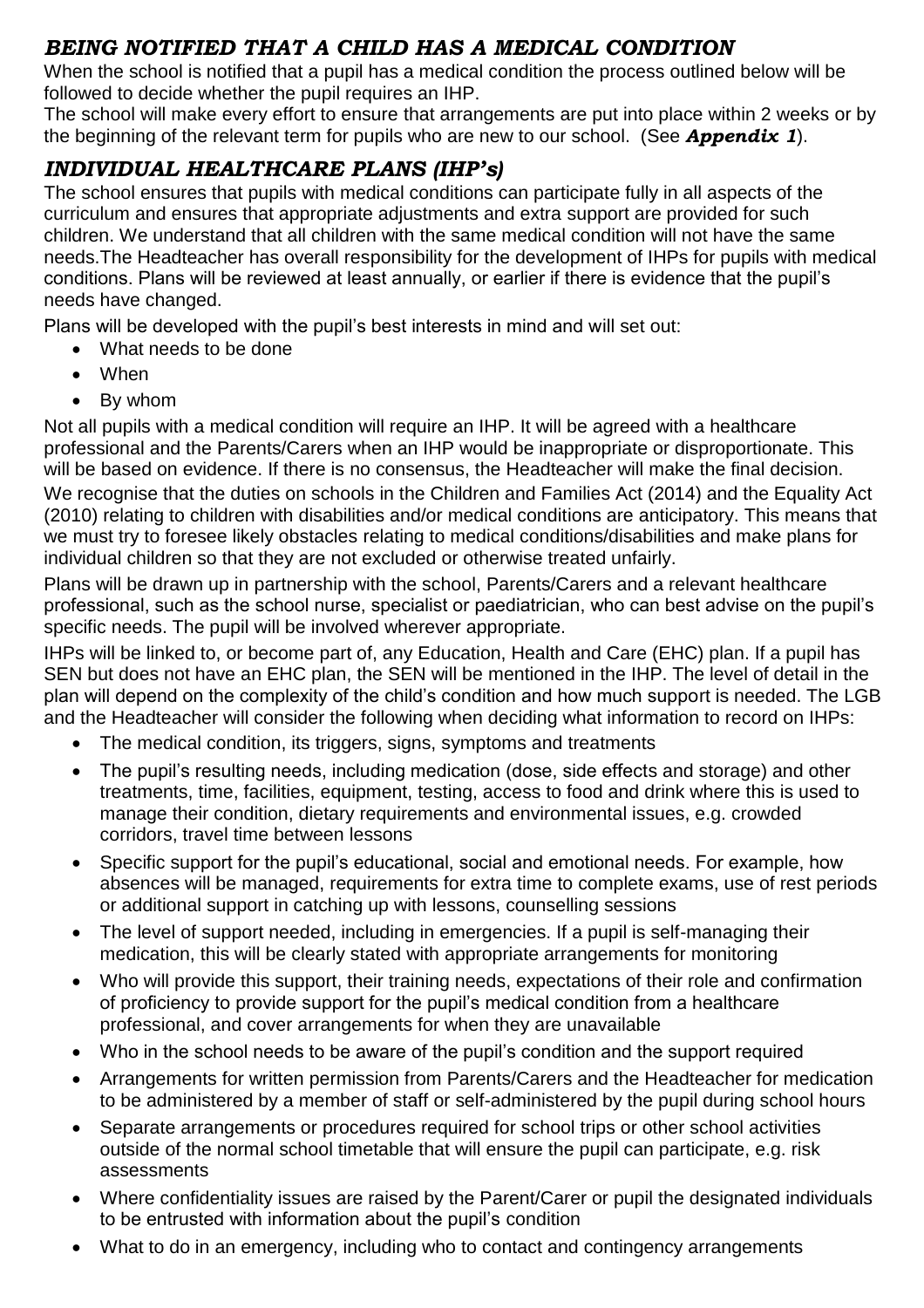# *MANAGING MEDICINES*

Prescription medicines will only be administered at school:

- When it would be detrimental to the pupil's health or school attendance not to do so **and**
- Where we have Parent/Carers' written consent

Pupils under 16 will not be given medicine containing aspirin unless prescribed by a doctor. Anyone giving a pupil any medication (for example, for pain relief) will first check maximum dosages and when the previous dosage was taken. Parents/Carers will always be informed.

The school will only accept prescribed medicines that are:

- In-date
- Labelled
- Provided in the original container, as dispensed by the pharmacist and include instructions for administration, dosage and storage

The school will accept insulin that is inside an insulin pen or pump rather than its original container, but it must be in date.

All medicines will be stored safely. Pupils will be informed about where their medicines are at all times and be able to access them immediately. Medicines and devices such as asthma inhalers, blood glucose testing meters and adrenaline pens will always be readily available to pupils and not locked away.

Medicines will be returned to Parents/Carers to arrange for safe disposal when no longer required.

#### *CONTROLLED DRUGS*

[Controlled drugs](http://www.nhs.uk/chq/Pages/1391.aspx?CategoryID=73) are prescription medicines that are controlled under the [Misuse of Drugs Regulations](http://www.legislation.gov.uk/uksi/2001/3998/schedule/1/made)  [2001](http://www.legislation.gov.uk/uksi/2001/3998/schedule/1/made) and subsequent amendments, such as morphine or methadone.

All controlled drugs are kept in a secure location, either in the School Office or in the classroom of the pupil (easily accessible in an emergency), only named staff will have access and a record of any doses used and the amount held will be kept.

#### *PUPILS MANAGING THEIR OWN NEEDS*

Pupils who are competent will be encouraged to take responsibility for managing their own medicines and procedures. This will be discussed withParents/Carers and it will be reflected in their IHPs.

Pupils will be allowed to carry their own medicines and relevant devices wherever possible. Staff will not force a pupil to take a medicine or carry out a necessary procedure if they refuse but will follow the procedure agreed in the IHP and inform Parents/Carers so that an alternative option can be considered, if necessary.

#### *UNACCEPTABLE PRACTICE*

School staff should use their discretion and judge each case individually with reference to the pupil's IHP but it is generally not acceptable to:

- Prevent pupils from easily accessing their inhalers and medication and administering their medication when and where necessary
- Assume that every pupil with the same condition requires the same treatment
- Ignore the views of the pupil or their Parents/Carers
- Ignore medical evidence or opinion (although this may be challenged)
- Send children with medical conditions home frequently for reasons associated with their medical condition or prevent them from staying for normal school activities, including lunch, unless this is specified in their IHPs
- If the pupil becomes ill, send them to the school office or medical room unaccompanied or with someone unsuitable
- Penalise pupils for their attendance record if their absences are related to their medical condition, eg hospital appointments
- Prevent pupils from drinking, eating or taking toilet or other breaks whenever they need to in order to manage their medical condition effectively
- Require Parents/Carers, or make them feel obliged, to attend school to administer medication or provide medical support to their pupil, including with toileting issues. No Parent/Carer should have to give up working because the school is failing to support their child's medical needs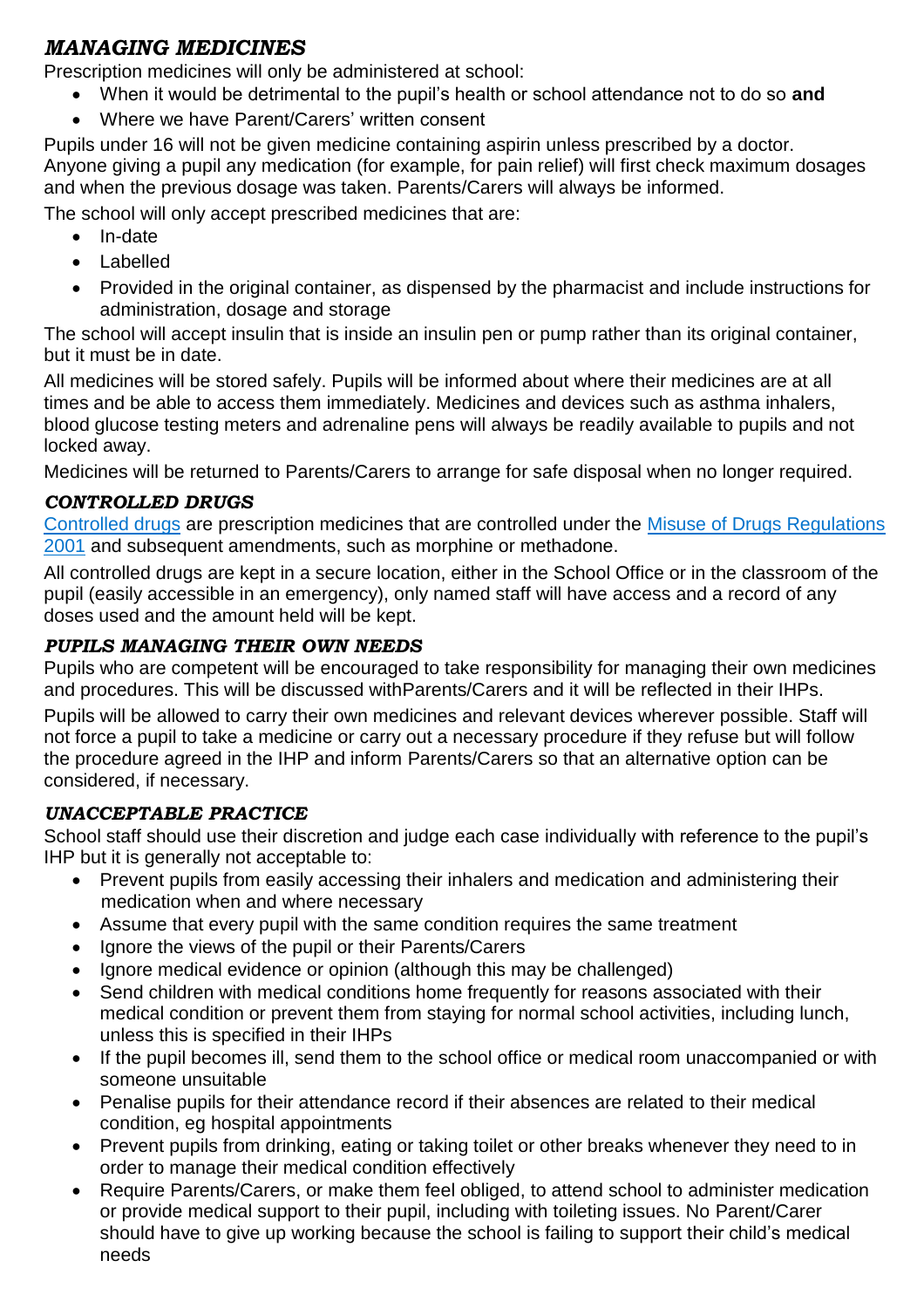- Prevent pupils from participating, or create unnecessary barriers to pupils participating in any aspect of school life, including school trips (requiring Parents/Carers to accompany their child)
- Administer or ask pupils to administer, medicine in school toilets

# *EMERGENCY PROCEDURES*

Staff will follow the school's normal emergency procedures (calling 999). All pupils' IHPs will clearly set out what constitutes an emergency and will explain what to do.

If a pupil needs to be taken to hospital, staff will stay with the pupil until the Parent/Carer arrives or accompany the pupil to hospital by ambulance.

### *TRAINING*

Staff who are responsible for supporting pupils with medical needs will receive suitable and sufficient training to do so.

The training will be identified during the development or review of IHPs. Staff who provide support to pupils with medical conditions will be included in meetings where this is discussed.

The relevant healthcare professionals will lead on identifying the type and level of training required and will agree this with the Headteacher. Training will be kept up to date.

Training will:

- Be sufficient to ensure that staff are competent and have confidence in their ability to support the pupils
- Fulfil the requirements in the IHPs
- Help staff to have an understanding of the specific medical conditions they are being asked to deal with, their implications and preventative measures

Healthcare professionals will provide confirmation of the proficiency of staff in a medical procedure, or in providing medication.

All staff will receive training so that they are aware of this policy and understand their role in implementing it, with preventative and emergency measures so they can recognise and act quickly when a problem occurs. This will be provided for new staff during their induction.

Records of all staff training undertaken, including the names of which staff are trained to meet the care needs of which pupils, are kept up to date in a central register.

# *RECORD KEEPING*

The LGB will ensure that written records are kept of all medicine administered to pupils for as long as these pupils are at the school. Parents/Carers will be informed if their pupil has been unwell at school. IHPs are kept in a readily accessible place which all staff are aware of.

# *LIABILITY AND INDEMNITY*

The LGB will ensure that the appropriate level of insurance is in place and appropriately reflects the school's level of risk.

We are a member of the Department for Education's risk protection arrangement (RPA) Membership number: t8347874

# *COMPLAINTS*

Parents/Carers with a complaint about their child's medical condition should discuss these directly with the Headteacher in the first instance. If the Headteacher cannot resolve the matter, they will direct Parents/Carers to the School's Complaints Procedure.

# *MONITORING ARRANGEMENTS*

This policy will be reviewed and approved by the LGB bi-annually and at every review it will be approved by Clarion Academy Trust.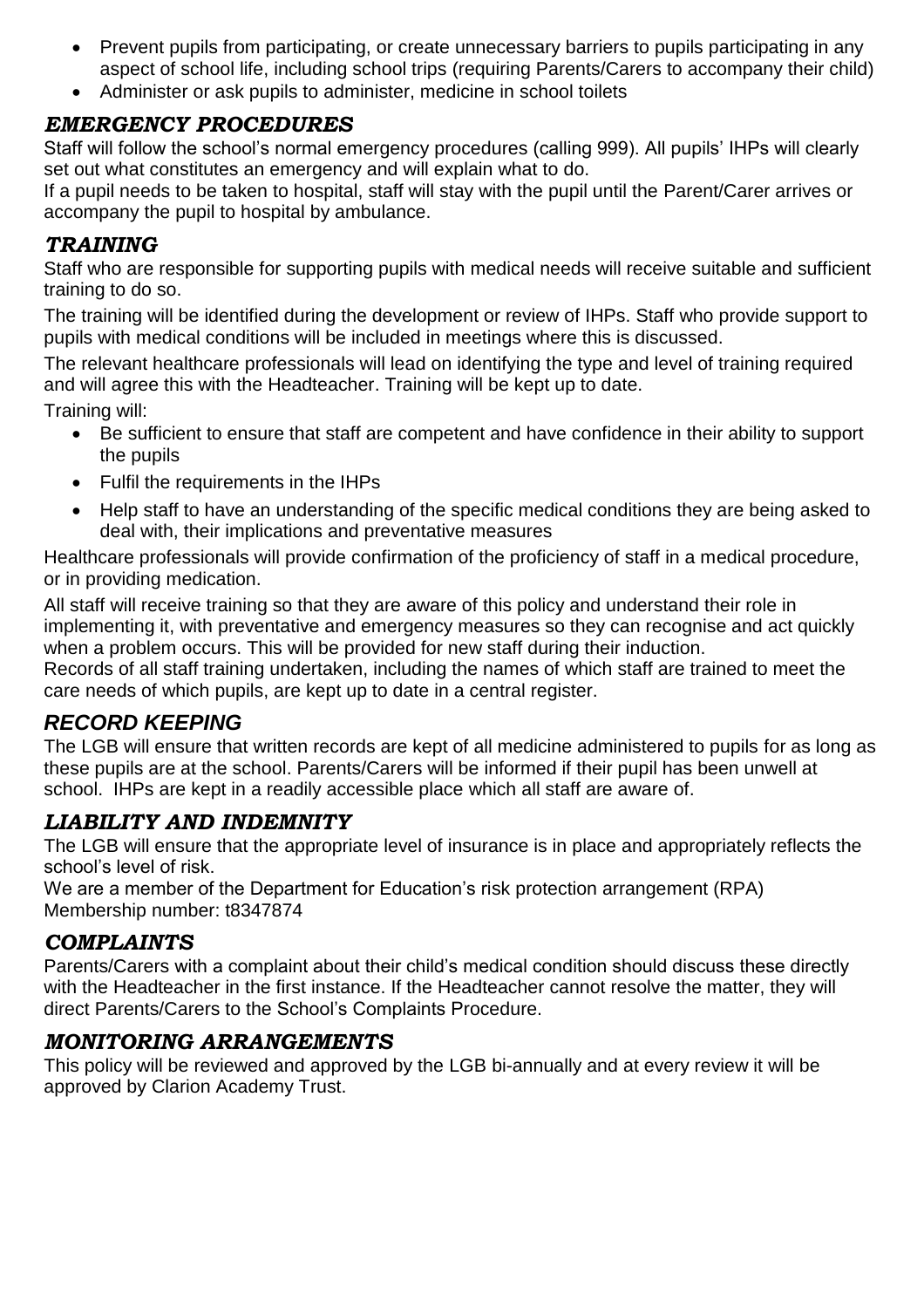# *LINKS TO OTHER POLICIES*

This policy links to the following policies:

- Accessibility plan
- Children with Health Needs who Cannot Attend School.
- Complaints
- Equality Statement & Equalities Behaviour
- First aid
- Health and Safety
- Safeguarding
- Special Educational Needs Information Report and Policy

# *LEGISLATION AND STATUTORY RESPONSIBILITIES*

This policy meets the requirements under [Section 100 of the Children and Families Act 2014,](http://www.legislation.gov.uk/ukpga/2014/6/part/5/crossheading/pupils-with-medical-conditions) which places a duty on Governing Boards to make arrangements for supporting pupils at their school with medical conditions.

It is also based on the Department for Education's statutory guidance on supporting pupils with [medical conditions at school.](https://www.gov.uk/government/publications/supporting-pupils-at-school-with-medical-conditions--3)

This policy also complies with our funding agreement and articles of association.